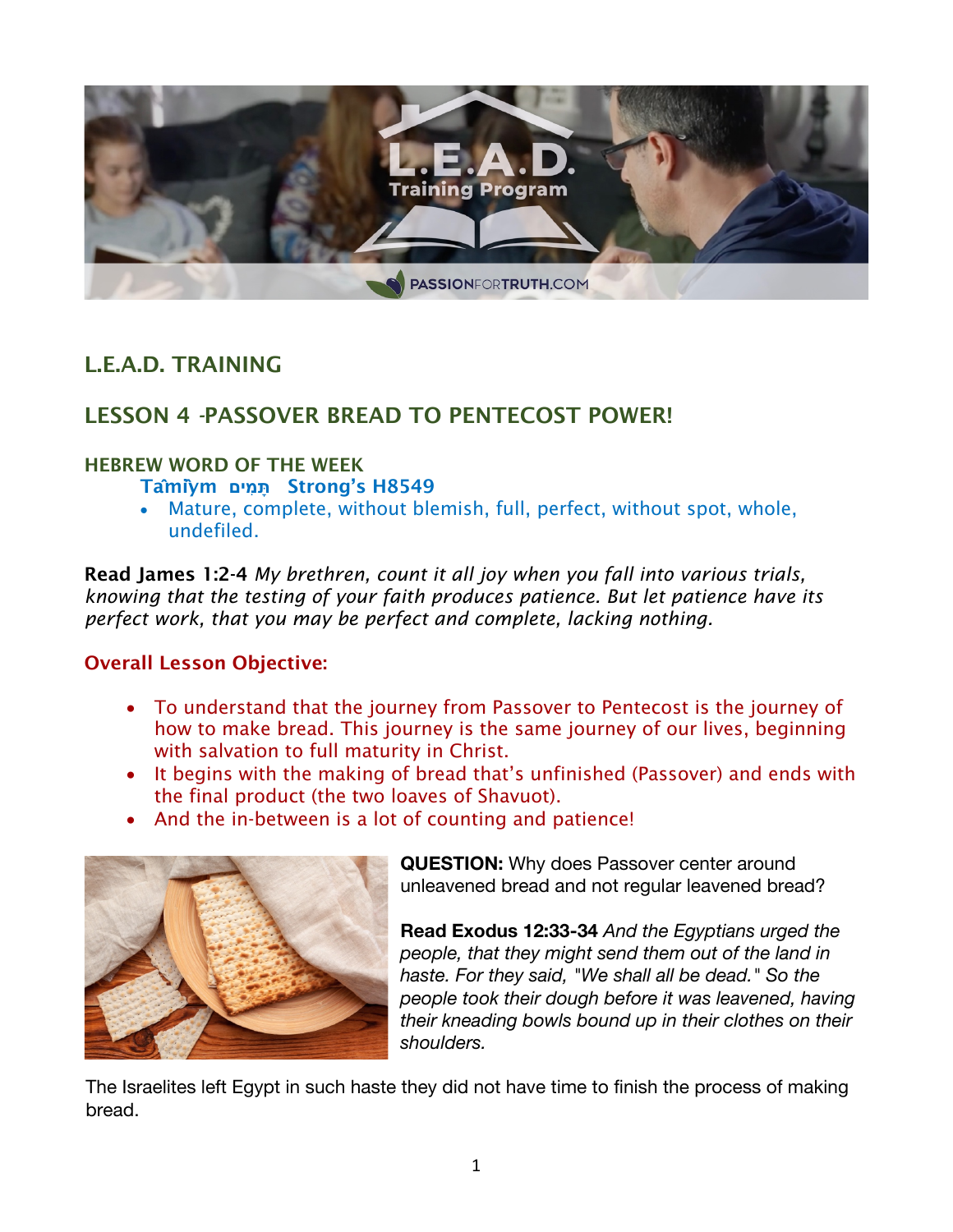**QUESTION:** Why does Shavuot center around leavened bread?

**ANSWER: Read Leviticus 23:17** *You shall bring from your dwellings two wave loaves of two-tenths of an ephah. They shall be of fine flour; they shall be baked with leaven. They are the firstfruits to the LORD."* 

YHWH commanded the Israelites to bring two loaves of bread as a wave offering before Him.

**Read Ezekiel 37:15-17** *Again the word of the LORD came to me, saying, "As for you, son of man, take a stick for yourself and write on it: 'For Judah and for the children of Israel, his companions.' Then take another stick and write on it, 'For Joseph, the stick of Ephraim, and for all the house of Israel, his companions.' Then join them one to another for yourself into one stick, and they will become one in your hand.*

**QUESTION:** If the Messiah is holding the stick of Ephraim in one hand and the stick of Judah in the other, then what do you think the two loaves of bread represent that the High Priest is holding in his hands?

**ANSWER:** The same two kingdoms of Israel. The two loaves represent the fullness of **ALL** Israel in the hand of Messiah, our High Priest. The two loaves represent the full maturity of both kingdoms before Him, which ultimately is represented by you and I.

**QUESTION:** Do you see any connection of why He begins the Spring Feasts making bread and finishes with the final product of the *two* loaves?

**Read John 6:35, 51** *35 And Jesus said to them, "I am the bread of life. He who comes to Me shall never hunger, and he who believes in Me shall never thirst. …51 "I am the living bread which came down from heaven. If anyone eats of this bread, he will live forever; and the bread that I shall give is My flesh, which I shall give for the life of the world."*

If Yeshua is the bread of life and we are to partake of Him, then His bread becomes our bread. We become the bread of life to the rest of the world as He was. Yeshua is the good leaven that was added that completes what Moses started.

**Read Luke 13:20-21** *And again He said, "To what shall I liken the kingdom of God? It is like leaven, which a woman took and hid in three measures of meal till it was all leavened."*

Passover's unleavened bread is connected to the Messiah's first coming. Why? What about his *second* coming – can we connect with Shavuot and the leavened bread?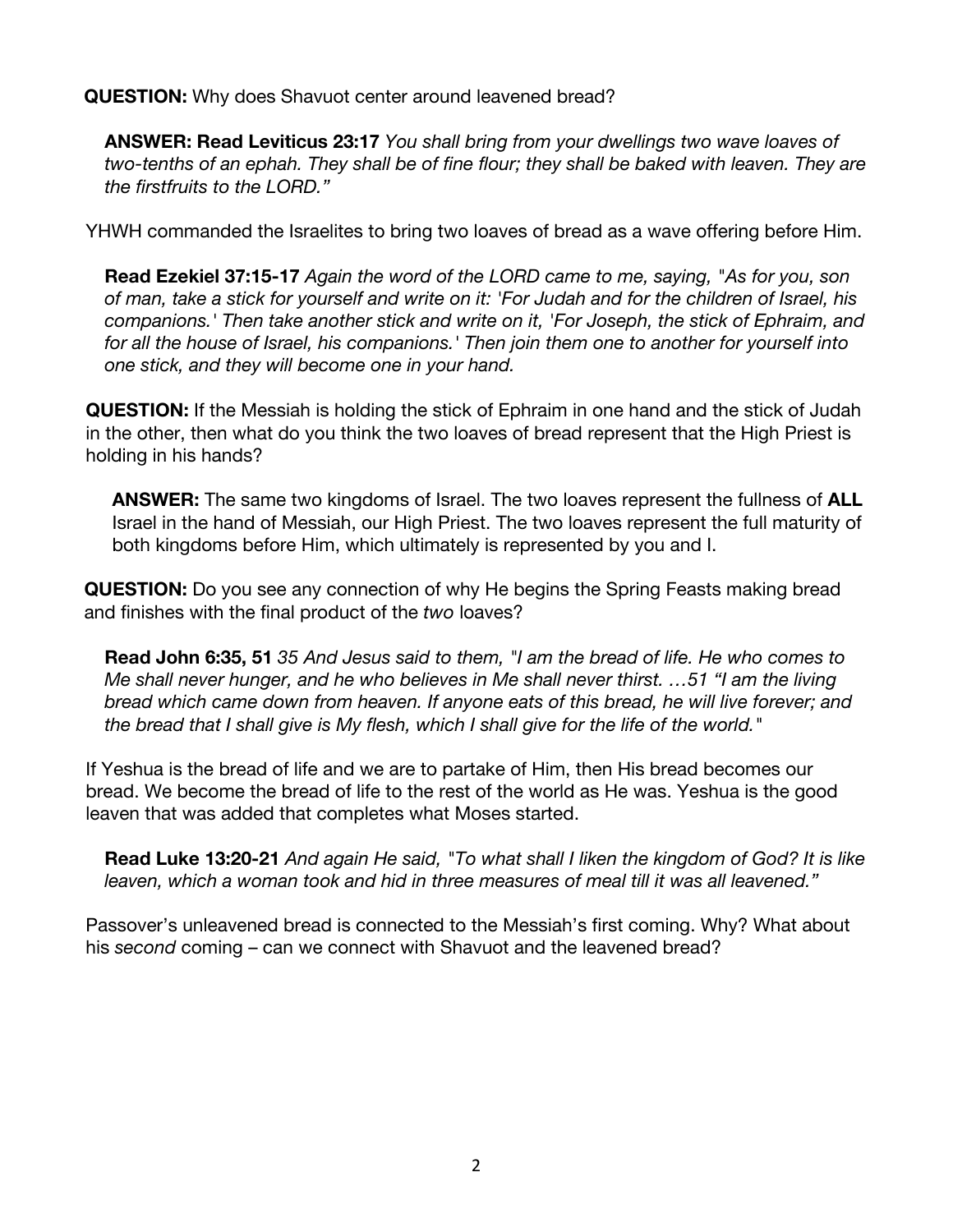**ANSWER:** This entire Spring Feast Day process is about *making* bread! The unleavened bread is only the beginning of the bread making process. It is sustaining but is not the fullness of its own potential. In the same way, Yeshua's first coming was that of a humble servant. His work on the cross was just the beginning process of increasing the kingdom. But the full potential and final result that the "Baker" wanted will only come at His second coming, when He comes in **ALL** of His glory.



**QUESTION:** What parallels can you make from all of this to our own lives today?

Talk about the making of bread in real life and all the steps that go into it to get it to the table. Then connect that to our own spiritual journeys.

**ANSWER:** Between the Passover Bread (Salvation) and the power of Pentecost (full maturity in Christ) is the 50-day journey of counting the Sabbaths. There is *death, burial,*  and *resurrection*. *Every day counts.*

**QUESTION:** How can you make each and every day count? How can you countdown the Omer as a family?

### HEBREW WORD OF THE WEEK

- Ta**̂**mi**̂**ym **מיםִ תָּ** Strong's H8549
- Mature, complete, without blemish, full, perfect, without spot, whole, undefiled.

Read James 1:2-4 *My brethren, count it all joy when you fall into various trials, knowing that the testing of your faith produces patience. But let patience have its perfect work, that you may be perfect and complete, lacking nothing.*

I recommend that each night before going to bed, gather as a family and have each person express what they are thankful for. At Shavuot, you will have written a list of 50 blessings! This will put the focus on what you **DO** have in this life rather than what you **DON'T** have.

Once per week, each person needs to think of something kind that they can do for someone else. Something that they wouldn't normally do. *It must be a sacrifice.* After all, it's the countdown to the **GIVING** of the Torah, not the **RECEIVING** of the Torah. The emphasis, in Hebraic thought, is centered around *giving* and not *receiving*…this is the reason that there is always an offering taken on Shavuot.

In the next lesson we will discuss all the sacrifices of Shavuot and the amazing breakthroughs and transformations that happen when we enter fully into them.